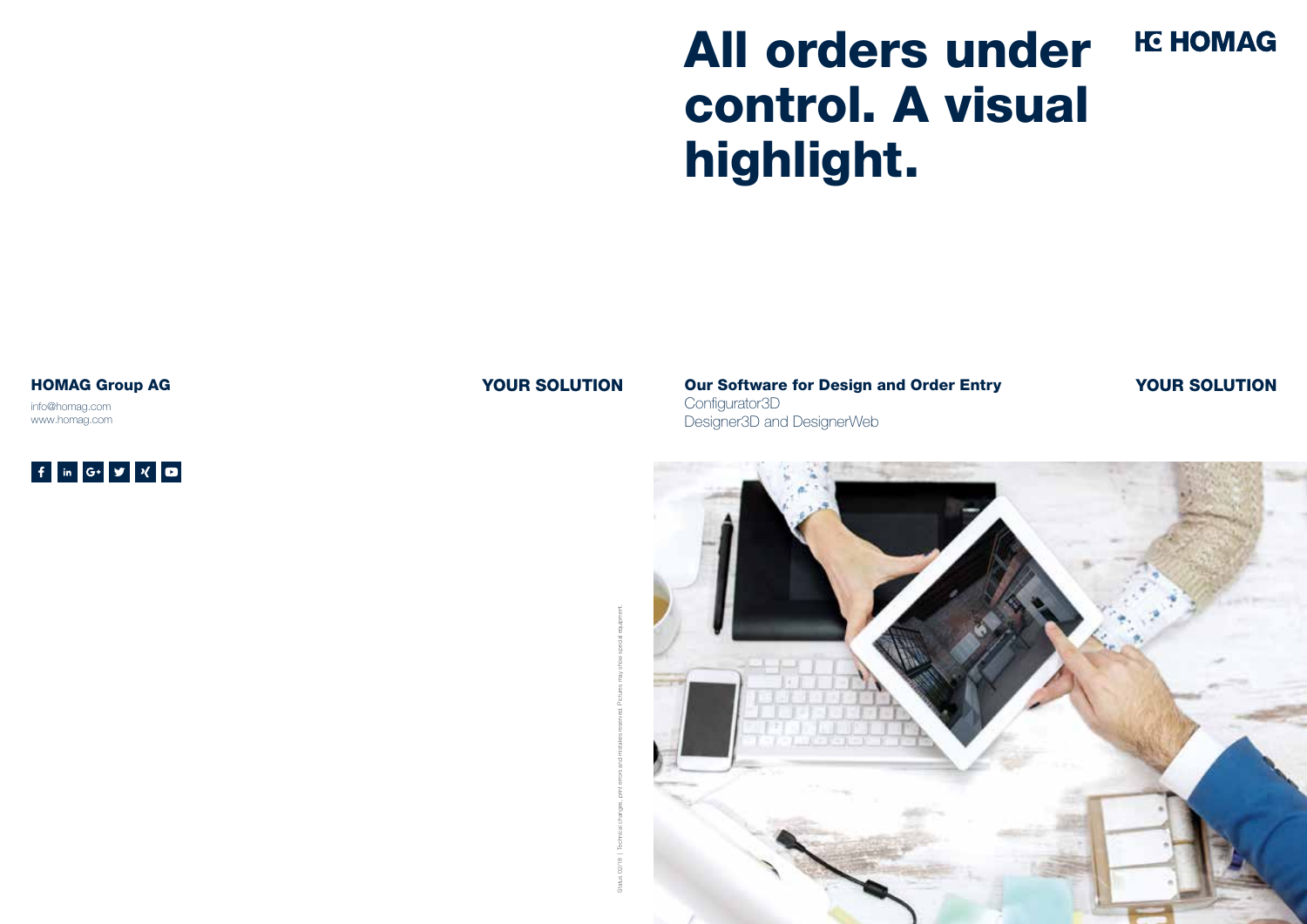

## Configurator3D – Integrated software solution for the furniture industry

#### EVER INCREASING INDIVIDUALITY. AT AN EVER INCREASING PACE. As

a manufacturer of furniture and interiors you know that: Customers have an ever growing list of special requests to be fulfilled and would ideally like next-day delivery. To reach the point of sale, flexibility, individuality, and speed are hugely important to you. That's why it's good to be able to rely on Configurator3D. The software lends you its support with a modular end-to-end system, helping to efficiently shape your order processes from sales to production.

YOUR SOLUTION

#### MORE: HOMAG.COM

同次数没向

### **CONTENTS**

| 04 | A univers              |
|----|------------------------|
| 08 | 3D desig<br>conversa   |
| 10 | eBusines               |
| 12 | Order pro<br>and furni |

Configurator3D

sal solution

gn – configure furniture during the sales ation

ss with DesignerWeb for B2B and B2C

rocessing for the requirements of the wood iture industry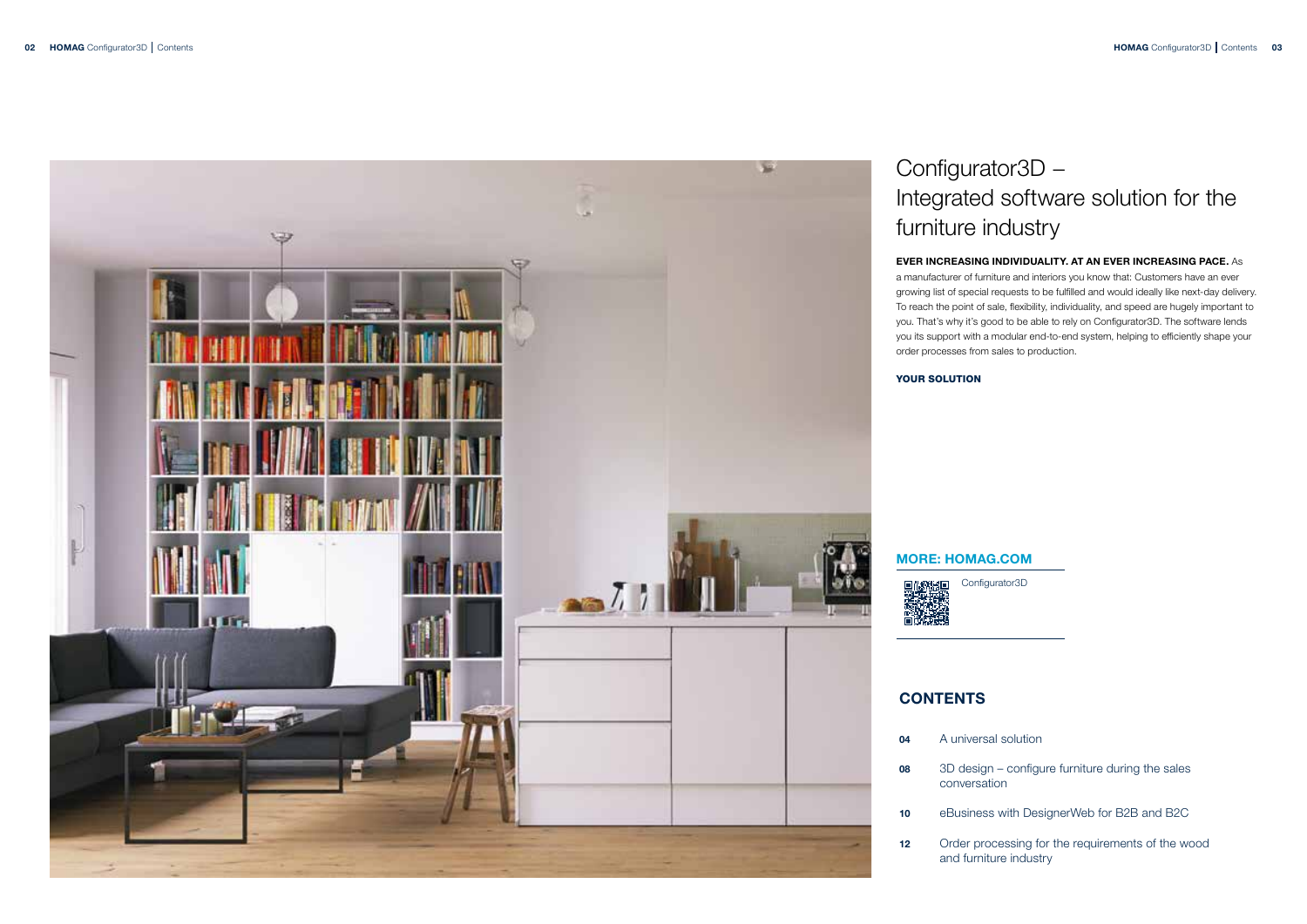Graphic recording of orders. For catalog-oriented manufacturers of kitchen, office, living, and bathroom furniture, the Configurator3D is central to graphic recording of orders. The graphic 3D product configurator is used to create highly customized furnishings in seconds. There are no limits to the diversity of variants, therefore as a manufacturer you have the ability to respond to the rising

demand for customized furniture and

special requests.

### A universal Solution

**Multi-Channel Sales.** Are you looking to attract new customers? Do you want to sell ourtside the showroom? DesignerWeb allows you to create configurators for your furniture that will offer inspiration and are easy to use. That means that your customer can have fun creating and ordering their own furniture online. Place your product range on the internet an make it available to all, thereby tapping into new business models and sales channels.





VERSATILE FROM THE START. Do you feel that individual sales are important? Do you want efficient order processing? And you also expect the highest productivity in manufacturing? Then we recommend Configurator3D. Whether you are an expert interior designer or furniture manufacturer, this software has been specially designed to meet the requirements of the furniture industry. Designer3D offers your sellers the perfect design software for furniture sales. The system is driven by the Configurator3D - a highly flexible, graphic product configurator. This allows you to not only manage the technical configuration, but also the commercial elements. The data can be used continuously from the point of sales through to production. Part lists and machine data are automatically generated and are immediately available for production.



Sales software for furniture and interior design. There are no limits to your creativity in sales. Our furniture design software Designer3D allows you to individually plan furniture, powerfully present it and sell it more successfully.

Comprehensive libraries for decorative items and e-devices allow living situations to be fully planned. This is presented and brought to life for the end customer through high-end rendering or via virtual reality apps.



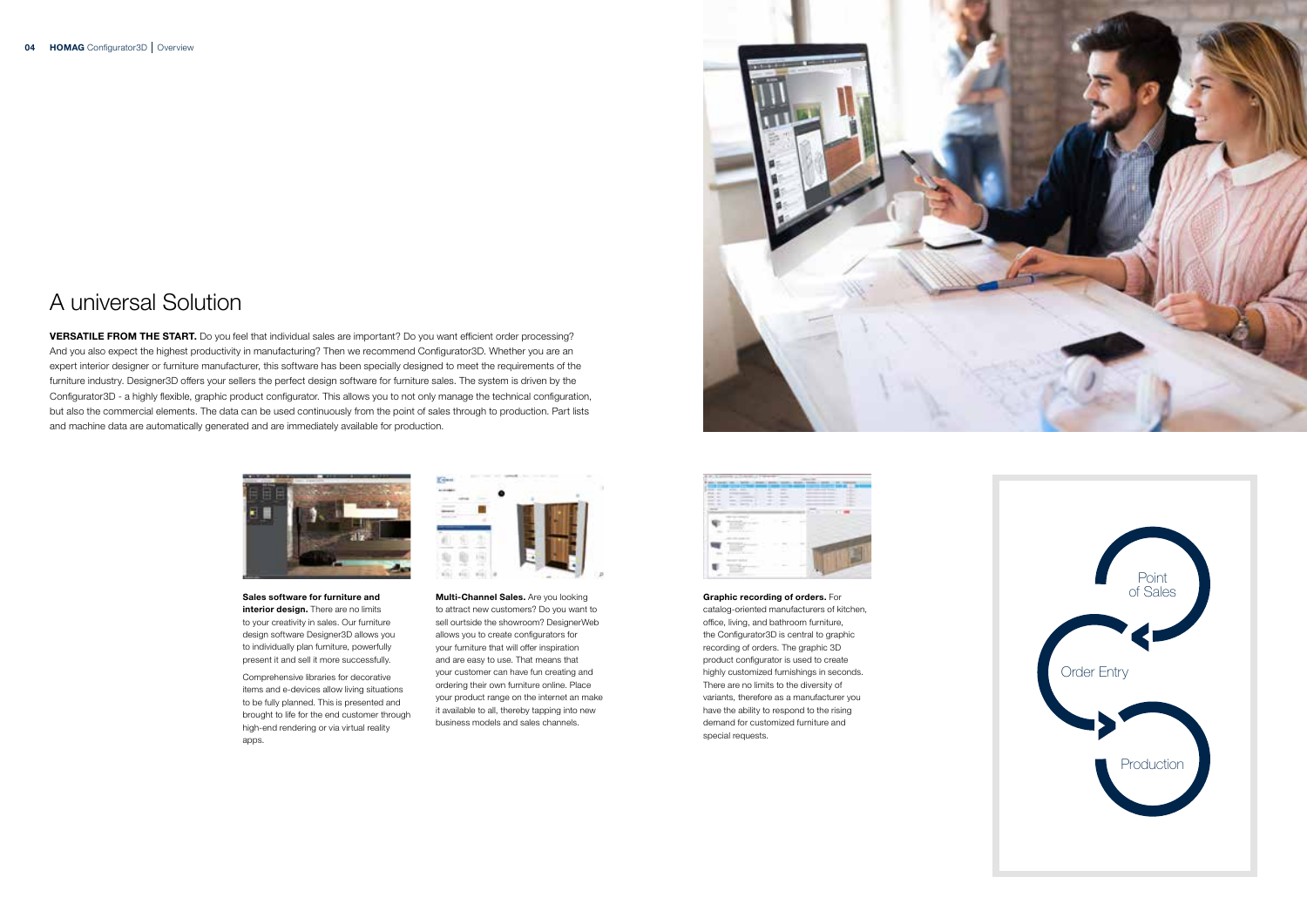### Software of tomorrow for the demands of today

#### WHAT YOU NEED, WHEN YOU NEED IT: WITH THE SUPPORT OF HOMAG SOFTWARE SOLUTIONS. To

enable your sales team to meet customer requirements even more effectively, you need design software and 3D apps that allow them to work easily, intuitively, and quickly. Designer3D lets you design tailored rooms according to the expectations of your customers and inspire with high-end renderings. Offers are generated directly from the planning module, thereby eliminating errors since catalog data and prices are updated in real time.

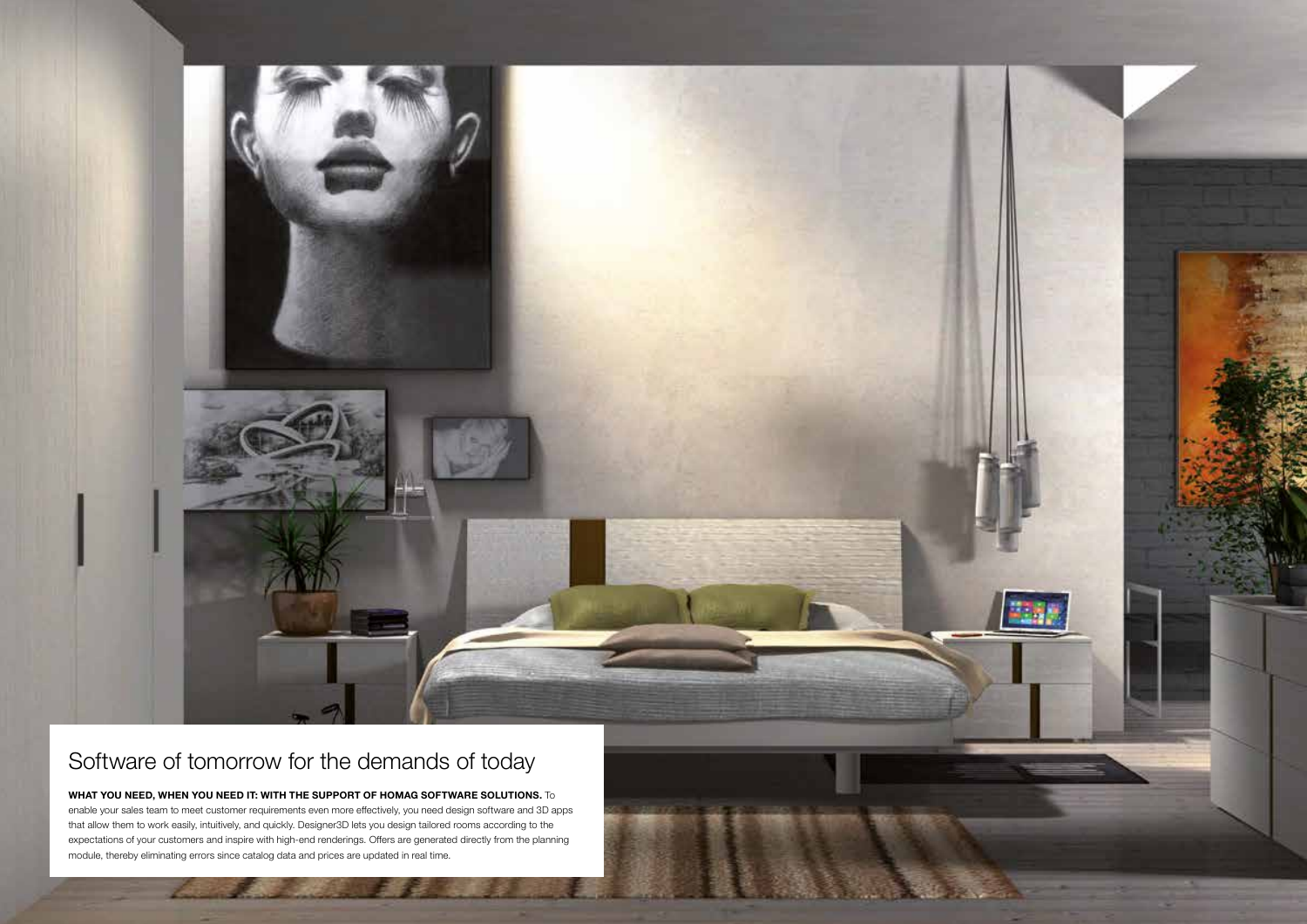

## Designer3D. Leaving more time for your customers

Designer3D offers fast, easy and professional configuration of furniture during the sales conversation. The software can be used intuitively, allowing you to focus entirely on your customers. Our software allows you to plan furniture individually and present it in an inspiring way, thus making it more successful. Interior designs can also be devised with the same ease, and with the addition of some decorative elements and light, your customers will be truly inspired.



**Dreamed? Designed!** Design furniture and interior design elements using the configurator solutions. Sterile rooms make way for individually crafted dream living spaces: Make use of the extensive libraries of decorative objects, lamps, and light sources to breathe life into the design.





Perfect presentation. Top-quality visualization is possible thanks to a render farm with the necessary performance, enabling you to create first-class presentations with high-end quality. When a variant is requested, this can be delivered quickly with the latest offer, which is continuously updated through integrated pricing.

### Intuitive, flexible, clear: Support your sales team with software that successfully generates sales and is fun to use too!

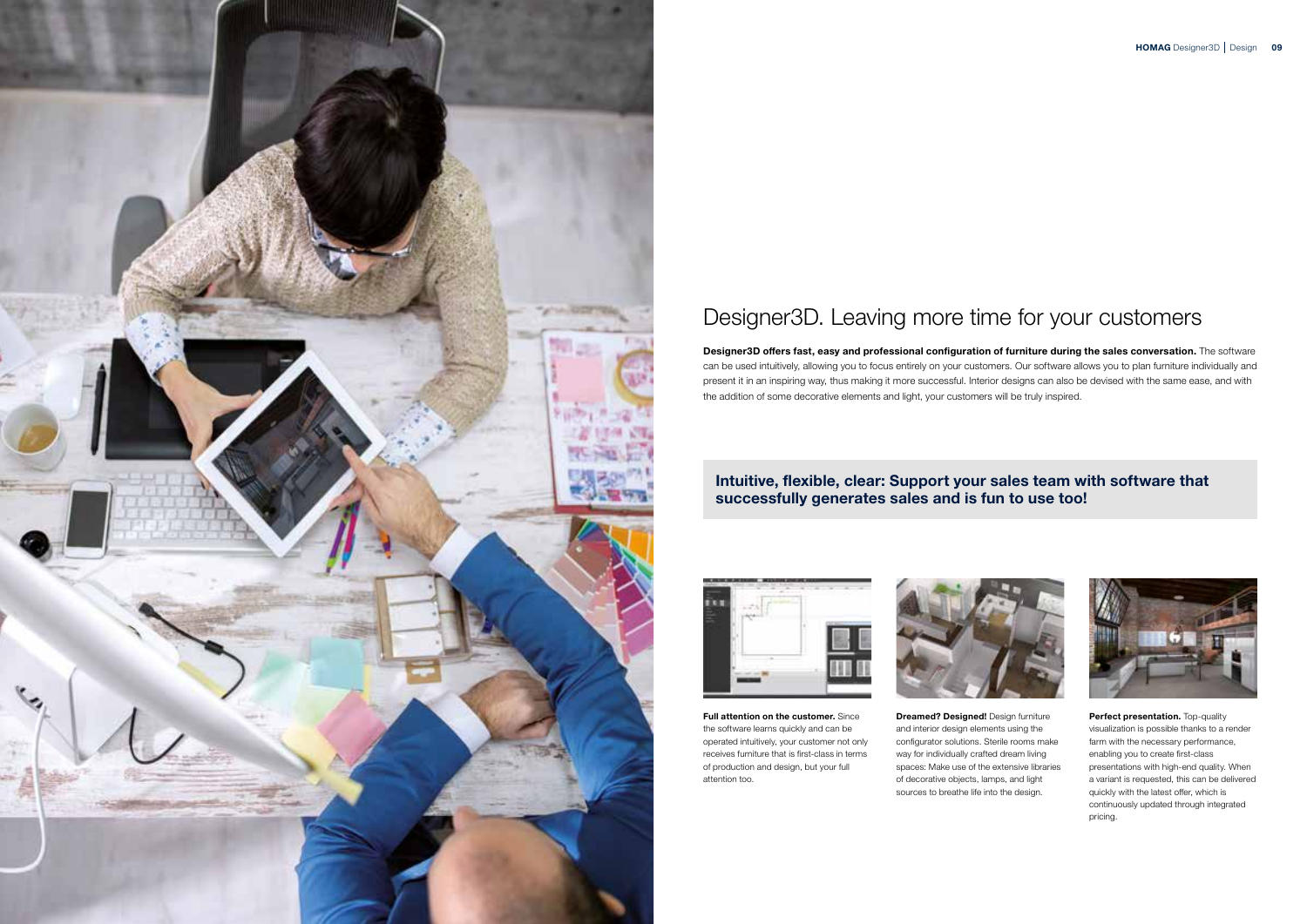Different applications one system. Maximum possibilities with minimal effort. This describes our integrated catalog data concept, in which the data creation and the maintenance effort is reduced to a minimum. The same data base is available for a wide variety of configurator solutions and all sales channels. As you would expect, you can change the information for the respective target group. Then use the catalog data of the system at the point of sale, in order processing and production.

Simply inspiring: DesignerWeb. The customizable HTML interface allows you to create configurators for your furniture that will offer inspiration and are easy to use. This means that your customer can have fun creating and ordering their own furniture online.



Flexible. Varied. Three-dimensional. Furniture can be designed based on features and also directly and dynamically designed in a 3D environment. The variety of products is as limitless as the configuration options. Whether cabinet systems or cabinet furniture, chairs, beds or upholstered furniture — any request is possible.



Any time: Design furniture wherever you want. Anyone who sells online knows that each customer has a different terminal or operating system, but the software should run anywhere. Our solutions work on PCs, laptops, tablets, and smartphones, so your customers can plan their dream furniture from the comfort of their home, irrespective of which device they are using.





## DesignerWeb. Twice as good for B2B and B2C

BUY AND SELL WITH APPS — MAKE WORK FUN. Since your customers' requirements are continually growing, we offer solutions that make for an inspiring customer experience. The following applies for configuration and planning too: Buying and selling must be simple and fun. Our ProCollection configurator solutions allow you to develop apps for all use cases with an integrated data system. Ensure each sales channel has the correct application. From the web-based, all-inclusive furniture planning to the 3D plug-in for your online shop.



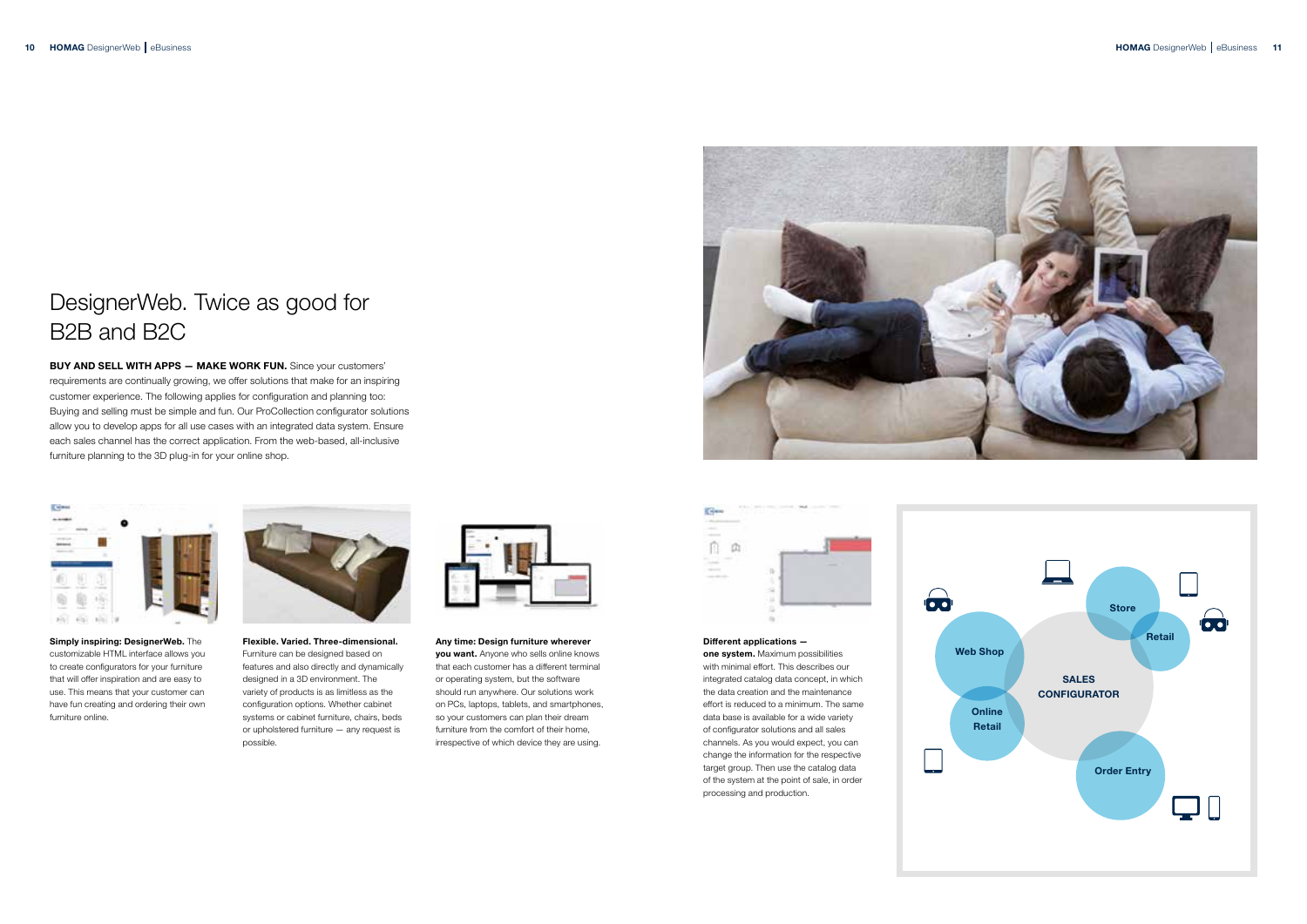

Fast: 3D product configuration. The Configurator3D allows you to configure customized, feature-based furniture in a matter of minutes.

Simple: Order processing and management. Use the organizer at any time for all customer orders and quickly respond to requests.



documents. It couldn't be more direct: Commercial and technical documents such as offers, view drawings, layouts, and item lists are generated.

#### Automatically: Create order



### Order processing: integrated Processes: integrated

The graphic order acquisition accelerates and simplifies your order process and ensures optimum data quality. The software used for this has been designed to meet the requirements of the wood and furniture industry. This means that, with the ProCollection, you're not only on the safe side — you're on the fast side too. The data flow never falters: Order data is transferred directly from the point of sale to production.